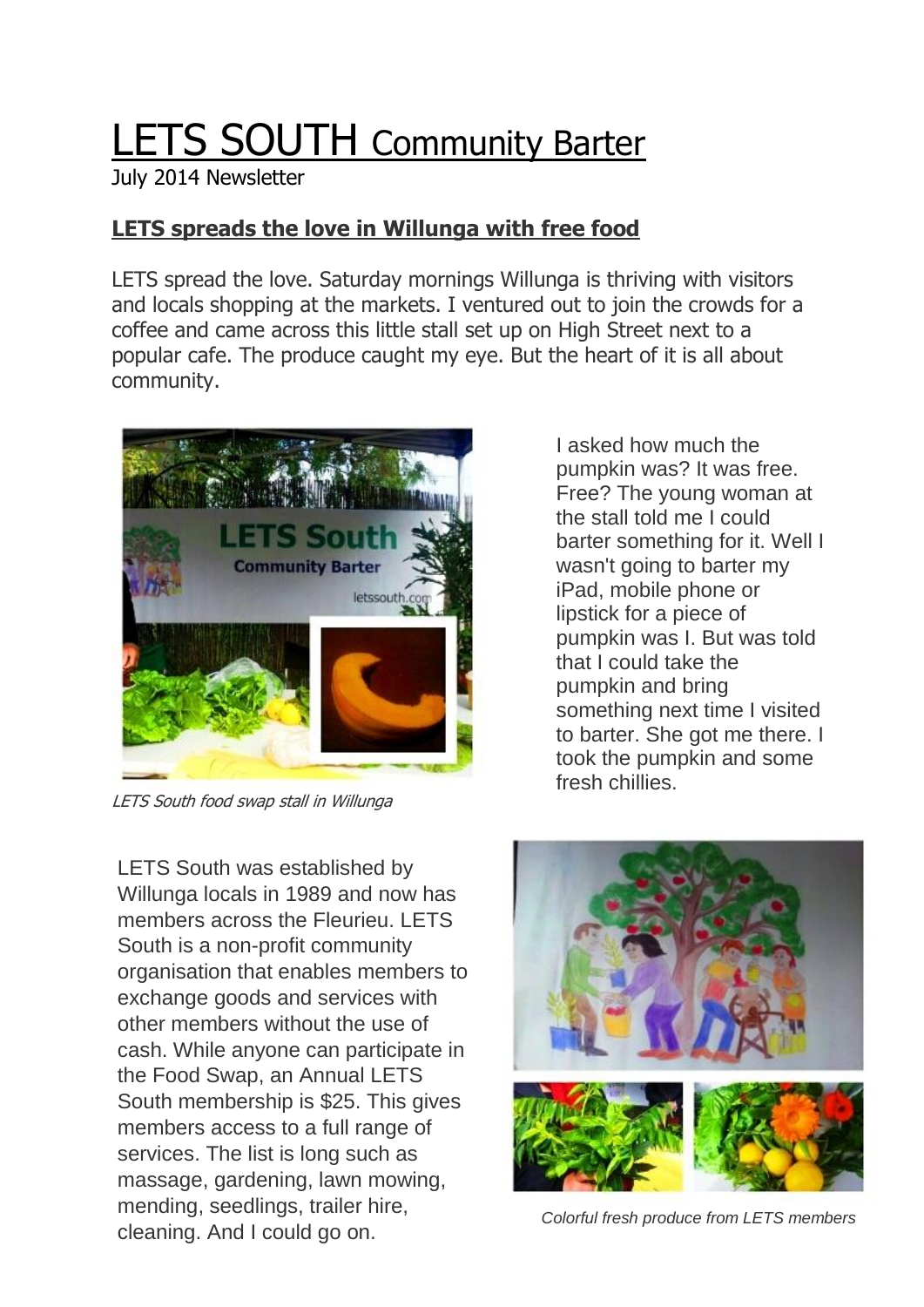For people on low incomes LETS offers a way to access goods and services they may not be able to afford. It also builds great connections across community. The Food Swap stall had a range of produce from vegetables, herbs and citrus fruits. The range is seasonal and depends on what people bring along on the day. Later at home I made some delicious spicy pumpkin soup enjoyed with crusty sour dough bread from a local bakery. Yum. And all it cost me was a slice of bread and the time to cook.



I did return the next week and gave a bunch of fresh Bay leaves from my garden to the Food Swap. One lucky customer snapped them up within a few minutes along with basil and curry leaves. I also got some lovely juicy lemons and a bunch of oregano. Note to self: take something back to Food Swap next week.

Spicy pumpkin soup made with my free pumpkin and chillies

LETS South also holds Book Swap the 2nd Saturday of each month and Clothing Swap the first Saturday of each season. Wil is the Secretary of LETS South and he is very happy to talk to potential members or you can visit the website for further details. I left there with a warm fuzzy feeling that "community" is alive and well in Willunga.



Fresh and colourful foods depending on the season